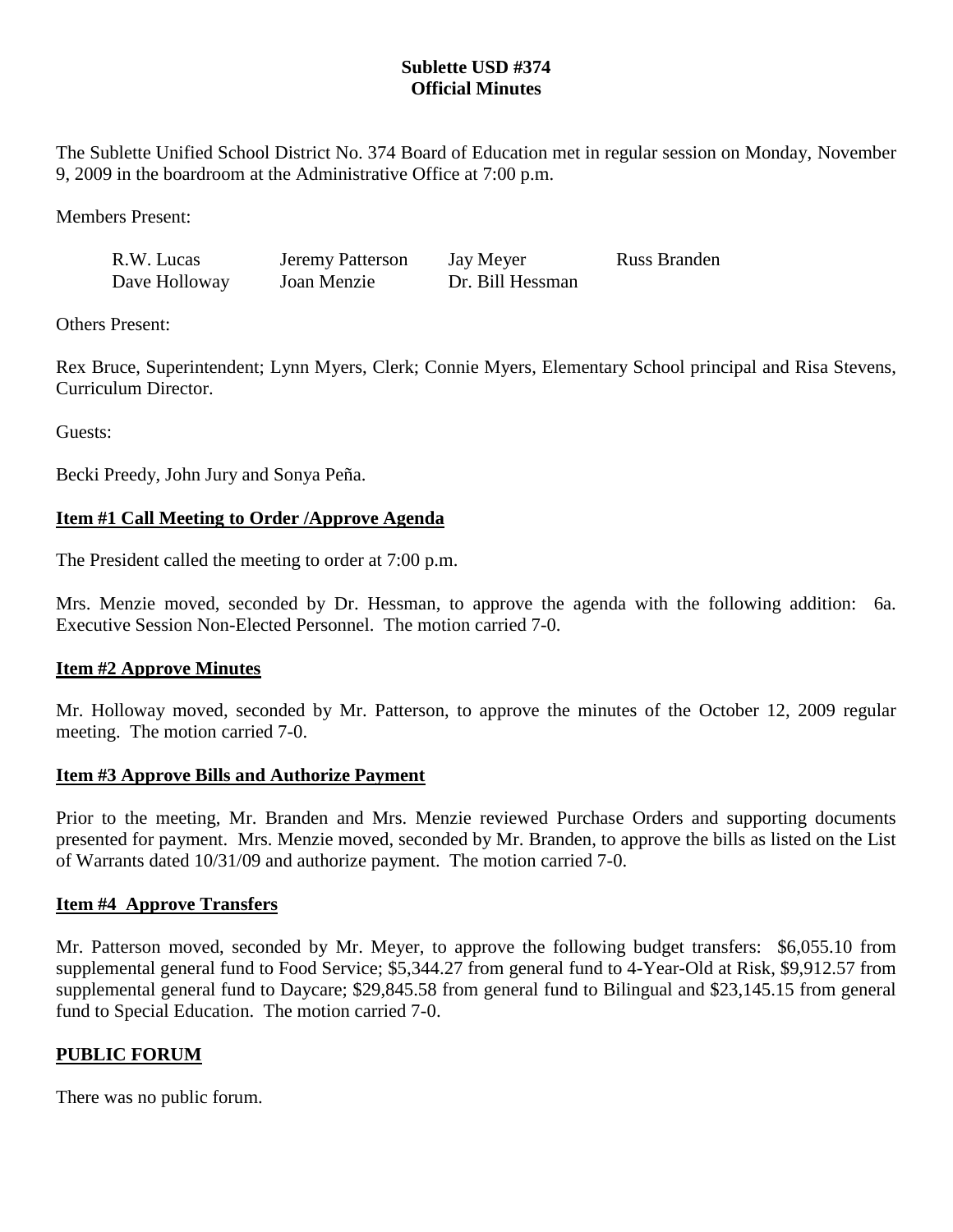Board Minutes Page 2 November 9, 2009

### **REPORTS**

### Curriculum

Mrs. Risa Stevens reported that all subject area curriculum committees had met during the month of October. She also informed the Board that she and Mrs. Sally Bruce had attended the assessment coordinators' meeting in Topeka, Kansas. Mrs. Stevens stated that math, reading and science assessments would be given this school year.

### **Principals**

Mrs. Myers informed the Board that she, Mrs. Stevens and Mrs. Brungardt had attended the McRell Math meeting in Garden City. Information received at this meeting: a. set attainable goals b. use professional development to obtain changes c. reduce teacher stress. She informed the Board that the Veterans Day Program would be Wednesday November 11 at 2:00 p.m. and the Elementary Science Fair would be Friday November 13 in the gym.

Mr. Pena provided a written report.

### SWPRSC/HPEC

Mr. Meyer gave the SWPRSC report and Mr. Lucas gave the HPEC report.

### Superintendent:

Sonya Peña reported that Southwest Plains Regional Service Center and Mid America Nazarene College have partnered on 6.6 million dollar teacher mentor grant. USD 374 Sublette, USD 215 Lakin, USD 217 Rolla, USD 452 Stanton County, USD 216 Deerfield and USD 476 Copeland are the recipients of this grant.

Mr. Bruce reported that the technicians would be here on Thursday to turn the wind generator on. There was discussion on how to handle the funding cuts from the State of Kansas. The Board will begin to work on a solution at the next Board of Education Meeting. The Board, Administration and Staff will work together to solve the reduction in funds. Mr. Bruce informed the Board that Southwest Plains Regional Service Center's Legislative Forum will be on December 2, 2009 at Dodge City Community College.

#### **Item #5 Resignations**

Mr. Meyer moved, seconded by Mr. Branden, to accept the resignation of Mrs. Jeannette Raynes as High School Vocal Music teacher. The motion carried 7-0.

Mr. Patterson moved, seconded by Dr. Hessman, to accept the resignation of Ms. AnnaLisa Aranda as ESL Para Professional. The motion carried 7-0.

#### **Item #6 Contract Approval**

There were no contracts to approve this month.